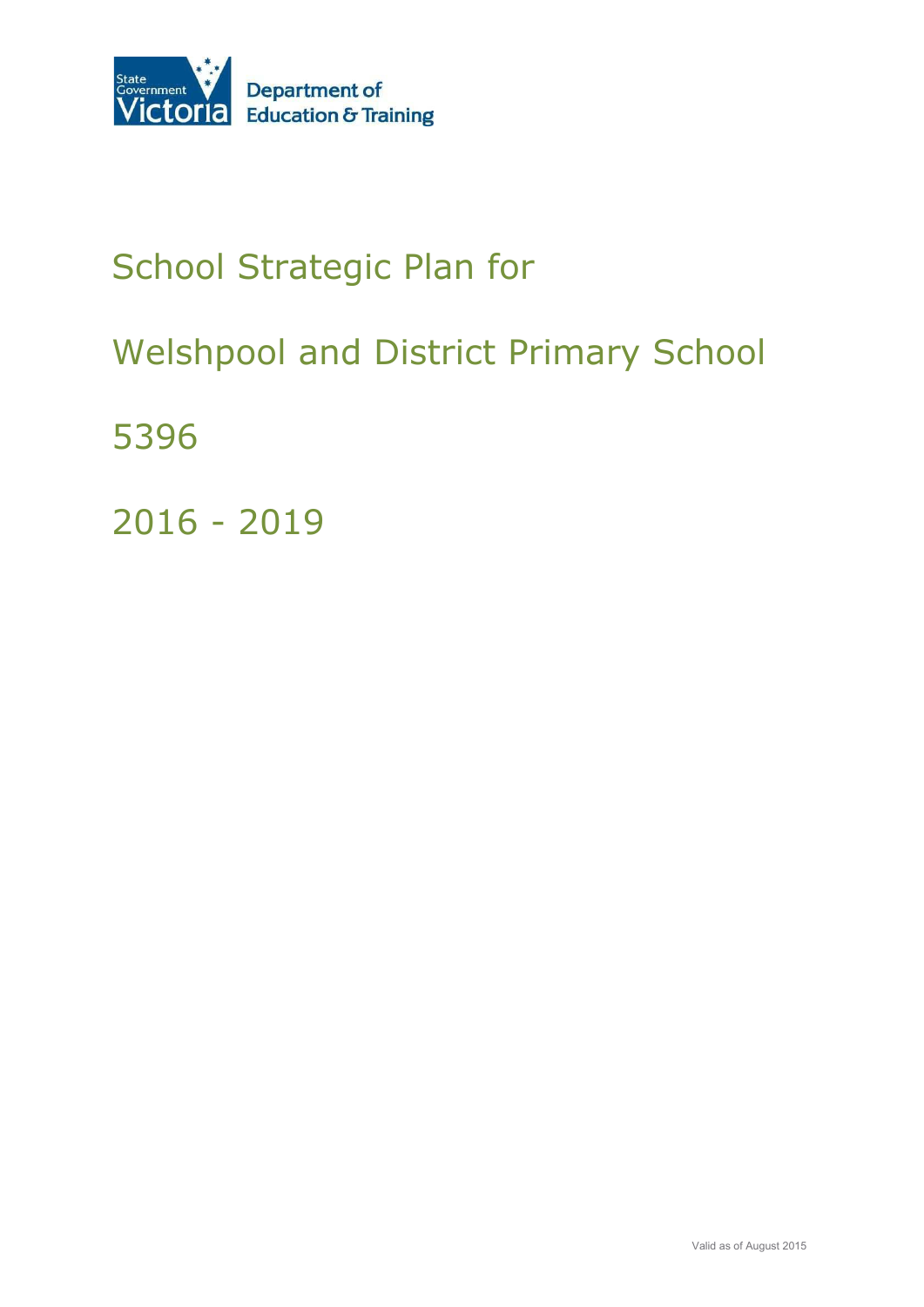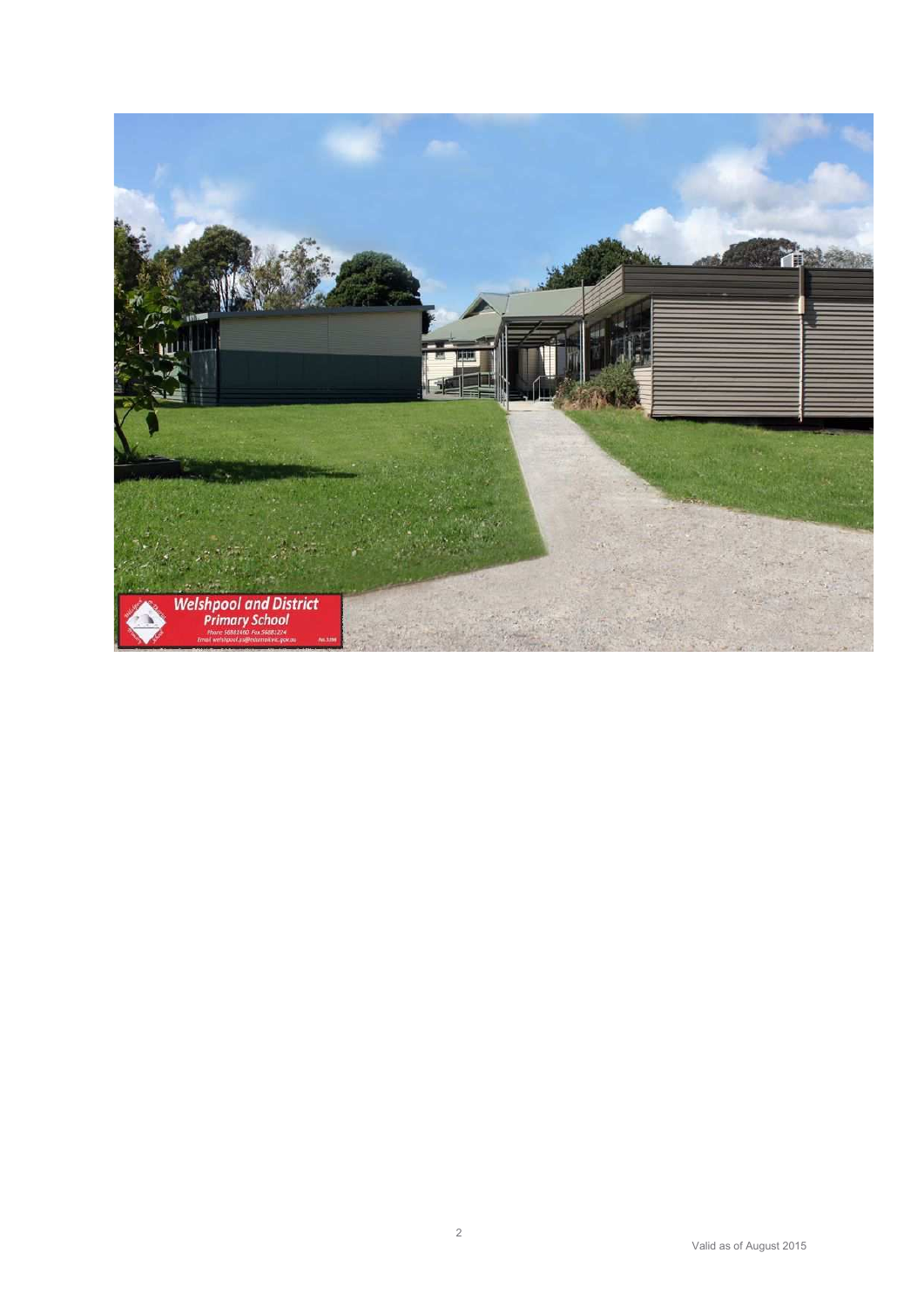| Endorsement by<br>School Principal                 | signed Gabrielle Bo<br>Name Gabrielle Boyd.<br>$D_{\text{ate}}$ $10 5 16$                                                                                                                                                                                                                                                                                                                                                                                                                                                                    |
|----------------------------------------------------|----------------------------------------------------------------------------------------------------------------------------------------------------------------------------------------------------------------------------------------------------------------------------------------------------------------------------------------------------------------------------------------------------------------------------------------------------------------------------------------------------------------------------------------------|
| Endorsement by<br>School Council                   | Signed<br>Name Christina Doran.<br>Date 10/5/2016<br>School Council President's endorsement represents endorsement of School<br>Strategic Plan by School Council                                                                                                                                                                                                                                                                                                                                                                             |
| Endorsement by<br>the delegate of the<br>Secretary | <u>Name</u>                                                                                                                                                                                                                                                                                                                                                                                                                                                                                                                                  |
| the guidelines.                                    | Legislative context for endorsement<br>Section 2,3,24, subsection (2) of the act states that "A school plan prepared under subsection (1).<br>must be signed by both the president of the school council and the principal and must be<br>submitted to the Secretary for approval within the period specified in a Ministerial Order."<br>Ministerial Order 470 states that "the requirements for the school plan are set out in guidelines<br>produced by the Department of Education and Early Childhood Development." This template forms |

 $\label{eq:1.1} \frac{1}{\sqrt{2}}\sum_{i=1}^n\frac{1}{\sqrt{2}}\sum_{i=1}^n\frac{1}{\sqrt{2}}\sum_{i=1}^n\frac{1}{\sqrt{2}}\sum_{i=1}^n\frac{1}{\sqrt{2}}\sum_{i=1}^n\frac{1}{\sqrt{2}}\sum_{i=1}^n\frac{1}{\sqrt{2}}\sum_{i=1}^n\frac{1}{\sqrt{2}}\sum_{i=1}^n\frac{1}{\sqrt{2}}\sum_{i=1}^n\frac{1}{\sqrt{2}}\sum_{i=1}^n\frac{1}{\sqrt{2}}\sum_{i=1}^n\frac$ 

Valid as of August 2015

Ť

3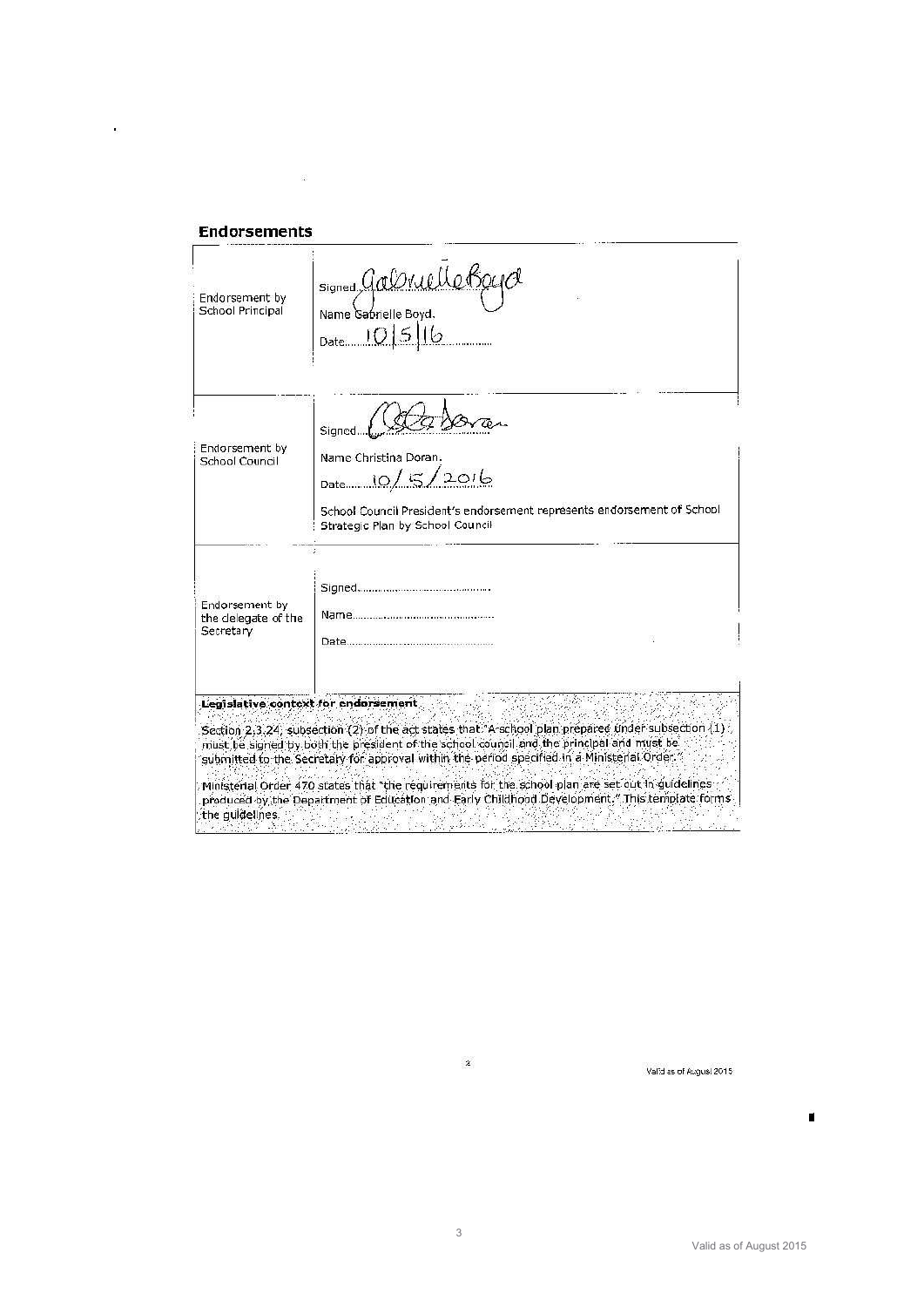## **School Profile**

<u>a sa sa</u>

| <b>Purpose</b>       | Our School's purpose is to provide a safe and welcoming environment wher<br>valued, where through effective teaching students aspire to become lifelong<br>and competent participants in their community.                                                                                                                                                                                                                                                                                                                                                                                                                                                                   |
|----------------------|-----------------------------------------------------------------------------------------------------------------------------------------------------------------------------------------------------------------------------------------------------------------------------------------------------------------------------------------------------------------------------------------------------------------------------------------------------------------------------------------------------------------------------------------------------------------------------------------------------------------------------------------------------------------------------|
|                      |                                                                                                                                                                                                                                                                                                                                                                                                                                                                                                                                                                                                                                                                             |
| <b>Values</b>        | At WDPS we have a culture of high expectations for all, where we strive to achieve o<br>knowledge and understanding of the value of community.                                                                                                                                                                                                                                                                                                                                                                                                                                                                                                                              |
|                      | Small school, big heart.                                                                                                                                                                                                                                                                                                                                                                                                                                                                                                                                                                                                                                                    |
| <b>Environmental</b> |                                                                                                                                                                                                                                                                                                                                                                                                                                                                                                                                                                                                                                                                             |
| <b>Context</b>       | Welshpool and District Primary School is a school formed from the merger of Port We<br>Welshpool Primary School. Located centrally between Foster and Yarram in South Gip<br>is drawn from the township of Welshpool, the fishing village of Port Welshpool and th<br>Wonyip, Woorarra, Binginwarri and Agnes. A significant number of our students trave                                                                                                                                                                                                                                                                                                                   |
|                      | The school is strategically placed around a historic building, which houses an administ<br>Other facilities include three buildings, a full size basketball court, full sized oval, a larg<br>multi-purpose hall and a newly constructed shelter shed.                                                                                                                                                                                                                                                                                                                                                                                                                      |
|                      | 2015 saw a number of significant changes to the staffing at Welshpool and District Pri<br>member commenced family leave at the end of term 1 and a new Principal was appoir<br>Welshpool and District PS have 4.08 equivalent full-time staff: 1 Principal class, 3 teach<br>Staff. Primary welfare is provided by an ES staff member half a day/week. Welshpool<br>has a teaching Principal.                                                                                                                                                                                                                                                                               |
|                      | Our enrolments have decreased during the 2011 -2015 period but should plateau for t<br>enrolment is 31 students with 1 student on DSP. The school SFO to date is 0.5. This is<br>on previous years. As a school community we are culturally similar.                                                                                                                                                                                                                                                                                                                                                                                                                        |
|                      | Students enjoy a curriculum that is explicit and teaches fundamental skills in authentic<br>context. The Australian Curriculum (AusVELS) incorporates traditional curriculum area<br>Physical Education, Science, Humanities and Language and develops skills in informati<br>communications and thinking. Curriculum programs are delivered through specific tea<br>Art, Performing Arts and Physical Education. Curriculum enhancing programs include t<br>Camps, Sporting participation, Bonus Time, Intensive Swimming Program and Mobile<br>The school and staff value student voice by guiding and supporting decisions made thr<br>and the Junior Red Cross program. |
|                      | The School's Parents' Club, which operates as the fund-raising committee of the School<br>organises a number of activities which promote inclusion and a sense of community w<br>Their significant efforts in fundraising have contributed to the build of a new shelter sl                                                                                                                                                                                                                                                                                                                                                                                                 |
|                      | The school and its community are actively involved in interesting and challenging acti<br>educational experience. Welshpool and District Primary School sees itself as a friend                                                                                                                                                                                                                                                                                                                                                                                                                                                                                             |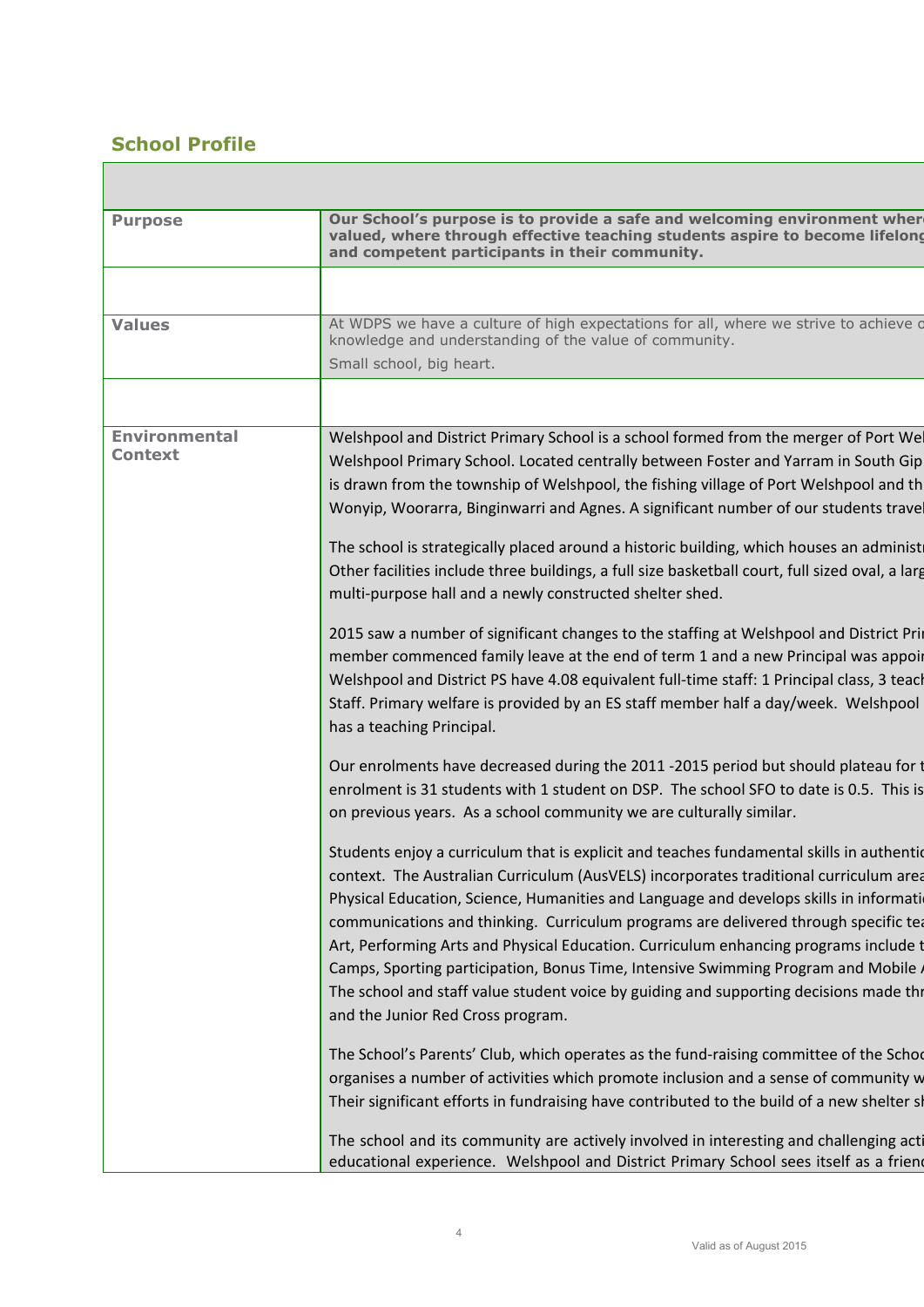|  | rural setting. It is integrally involved in the community on a variety of levels ranging f<br>to providing facilities and services. |
|--|-------------------------------------------------------------------------------------------------------------------------------------|
|  |                                                                                                                                     |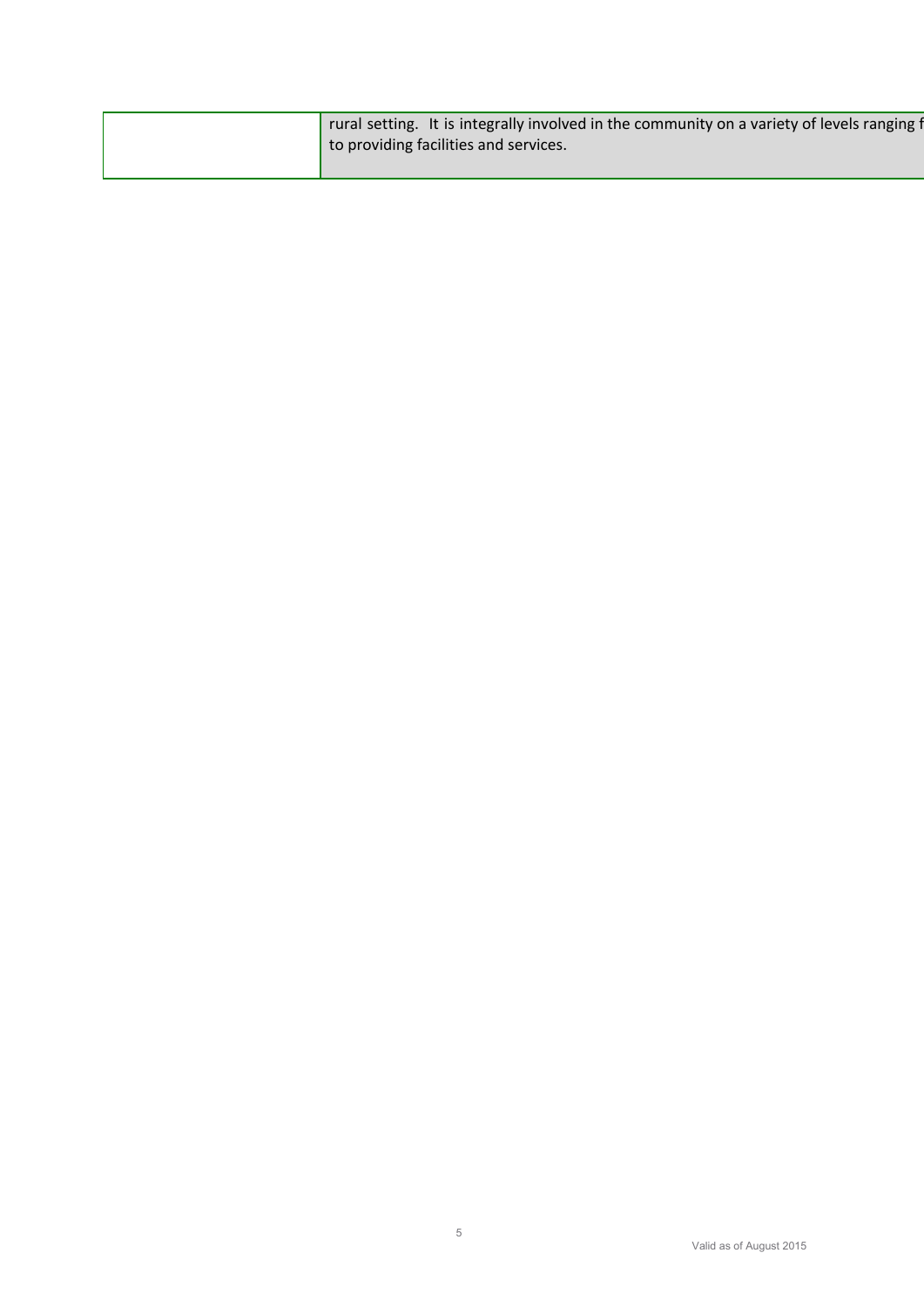### **Strategic Direction**

**Purpose:** A school's strategic direction is defined by goals and targets for improvement in the four outcome areas, achieve the goals and targets.

Schools have significant flexibility in defining their goals, targets and key improvement strategies according to the community. Typically, the Strategic Plan will have one goal against each outcome area, though schools may choose

The goals, targets and key improvement strategies articulated in the School Strategic Plan will underpin individual planning for school staff.

#### **Regulatory context**

Under the *Education Training and Reform Act 2006* Section 2.3.24, subsection (1) of the Act states that:

"A school council must, in accordance with any Ministerial Order, prepare a school plan that sets out the school's go and the strategies for achieving those goals and targets."

| <b>Achievement</b><br>Achievement refers to both the absolute levels of learning attainment and growth in student learning<br>that schools strive to support.<br>While recognising that literacy and numeracy are essential foundations for students' success,<br>achievement outcomes encompass a broader view of learning, spanning the full range of curriculum<br>domains, as well as students' co-curricular achievements.                                                                                                                                                                                      |                                          |                                              |                                                                                                                                                                                                                      |           |                |              |              |                                                       | <b>Key in</b><br>Key imp<br>that the<br>targets.<br>change <sup>1</sup><br>are to be<br>broad ar<br>impleme<br>Impleme<br>be docul<br>Impleme |
|----------------------------------------------------------------------------------------------------------------------------------------------------------------------------------------------------------------------------------------------------------------------------------------------------------------------------------------------------------------------------------------------------------------------------------------------------------------------------------------------------------------------------------------------------------------------------------------------------------------------|------------------------------------------|----------------------------------------------|----------------------------------------------------------------------------------------------------------------------------------------------------------------------------------------------------------------------|-----------|----------------|--------------|--------------|-------------------------------------------------------|-----------------------------------------------------------------------------------------------------------------------------------------------|
| <b>Goals</b><br>Goals are aspirational<br>statements. They define what<br>outcomes the school is striving to<br>achieve. Goals evolve from the<br>school's purpose, values and<br>context and build on the analysis<br>of student outcomes undertaken<br>through the self-evaluation and<br>review processes.<br><b>Targets</b><br>Targets are defined measures of<br>the successful achievement of the<br>school's goals. Targets can take a<br>number of forms and may focus<br>on the outcomes achieved by all<br>students, such as the learning<br>growth all students will be<br>expected to achieve, or on the |                                          |                                              | That all students maximise their learning growth<br>Within the next 4 years;<br>to 100% at or above level<br>Increase writing growth (NAPLAN) from low to medium<br>growth to medium to high growth for all students |           |                |              |              | Increase the Year 5 NAPLAN numeracy from 75% at level | Develo<br>learnin                                                                                                                             |
| outcomes of a smaller group of<br>students.                                                                                                                                                                                                                                                                                                                                                                                                                                                                                                                                                                          |                                          | Number of Students<br>Percentage of Students |                                                                                                                                                                                                                      |           |                |              |              |                                                       |                                                                                                                                               |
|                                                                                                                                                                                                                                                                                                                                                                                                                                                                                                                                                                                                                      | Year                                     | Low                                          | Medium                                                                                                                                                                                                               | High      | Low            | Mediu<br>m   | High         | Matche<br>d<br>Cohort<br>Total                        |                                                                                                                                               |
|                                                                                                                                                                                                                                                                                                                                                                                                                                                                                                                                                                                                                      | School<br>Relativ<br>e<br>Growth<br>2013 | 50.0<br>$\%$                                 | 25.0<br>$\%$                                                                                                                                                                                                         | 25.0<br>% | $\overline{2}$ | $\mathbf{1}$ | $\mathbf{1}$ | 4                                                     |                                                                                                                                               |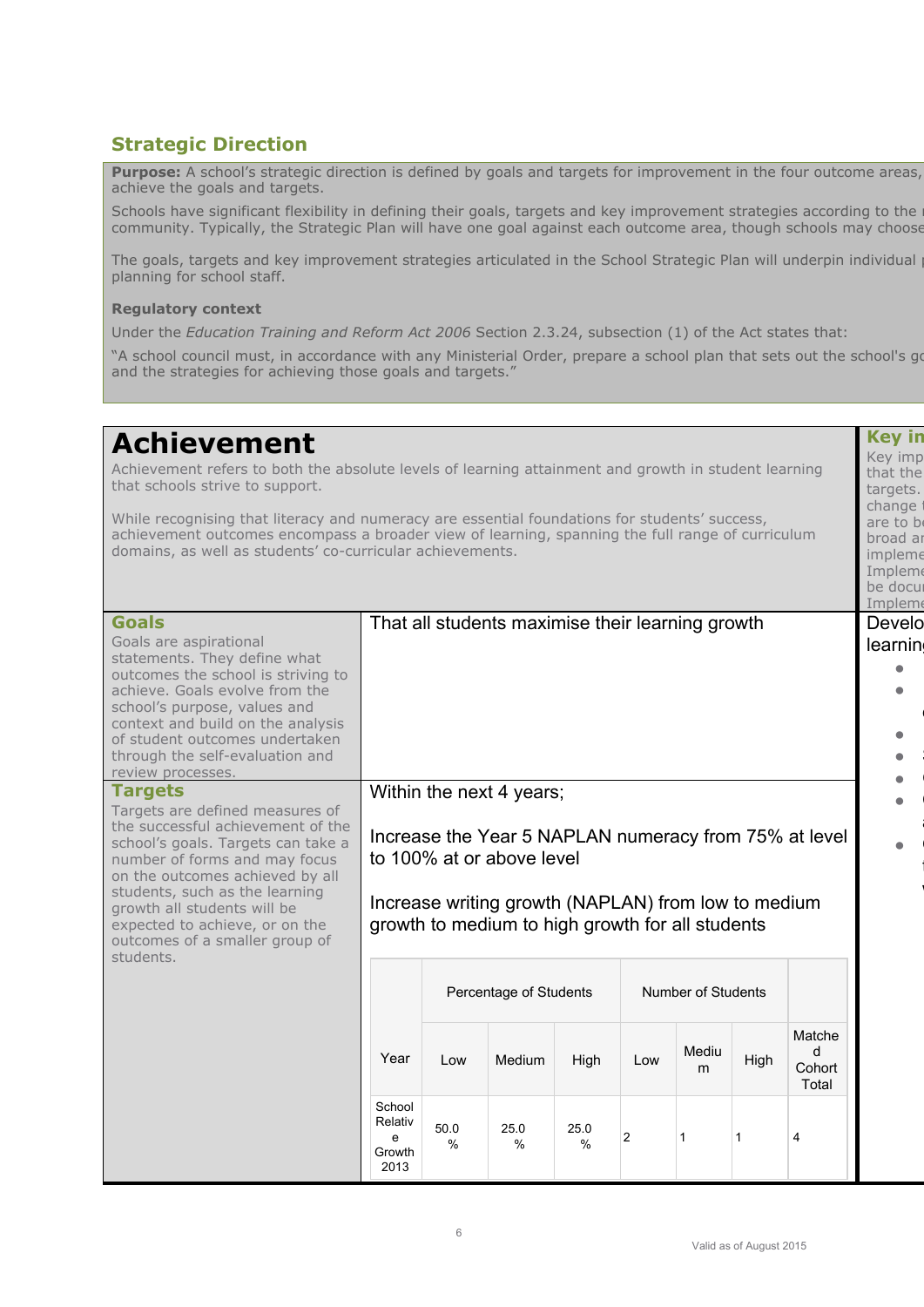| School<br>Relativ<br>e<br>Growth<br>2014 | 50.0<br>%                   | 50.0<br>$\%$                                                                                              | 1                        | 1                                             | $\overline{c}$                                                                                                                          |                                                                                                |
|------------------------------------------|-----------------------------|-----------------------------------------------------------------------------------------------------------|--------------------------|-----------------------------------------------|-----------------------------------------------------------------------------------------------------------------------------------------|------------------------------------------------------------------------------------------------|
| School<br>Relativ<br>e<br>Growth<br>2015 | 25.0<br>%                   | 75.0<br>%                                                                                                 | 1                        | 3                                             | 4                                                                                                                                       |                                                                                                |
|                                          |                             | Attitudes to School data to at or above state mean                                                        |                          |                                               | Increase the Teaching and Learning mean scores in the                                                                                   |                                                                                                |
|                                          |                             | Using the Parent Opinion survey data increase learning<br>focus from 60.3 (2015) to 90 (2019)             |                          |                                               |                                                                                                                                         |                                                                                                |
|                                          |                             |                                                                                                           | 2013                     | 2014                                          | 2015                                                                                                                                    |                                                                                                |
|                                          |                             |                                                                                                           | <b>Percentile</b>        |                                               | <b>Percentile</b>                                                                                                                       |                                                                                                |
|                                          |                             |                                                                                                           | School Type -<br>Primary | <b>Percentile</b><br>School Type -<br>Primary | School Type -<br>Primary                                                                                                                |                                                                                                |
|                                          | <b>School Climate</b>       |                                                                                                           |                          |                                               |                                                                                                                                         |                                                                                                |
|                                          | School Improvement          |                                                                                                           | 42.7                     | 66.5                                          | 66.7                                                                                                                                    |                                                                                                |
|                                          | Approachability             |                                                                                                           | 35.3                     | 68.3                                          | 85.1                                                                                                                                    |                                                                                                |
|                                          | <b>Teacher Morale</b>       |                                                                                                           | 55.9                     | 71.2                                          | 68.8                                                                                                                                    |                                                                                                |
| Parent Input                             |                             |                                                                                                           | 46.9                     | 54.9                                          | 79.1                                                                                                                                    |                                                                                                |
|                                          | <b>Stimulating Learning</b> |                                                                                                           | 37.1                     | 66.5                                          | 69.1                                                                                                                                    |                                                                                                |
|                                          | <b>Behaviour Management</b> |                                                                                                           | 15.6                     | 62.3                                          | 74.7                                                                                                                                    |                                                                                                |
| Reporting                                |                             |                                                                                                           | 4.2                      | 29.2                                          | 60.0                                                                                                                                    |                                                                                                |
|                                          | <b>Learning Focus</b>       |                                                                                                           | 33.0                     | 88.1                                          | 60.3                                                                                                                                    |                                                                                                |
| Transitions                              |                             |                                                                                                           | 13.1                     | 33.3                                          | 75.1                                                                                                                                    |                                                                                                |
|                                          | Extra-Curricula             |                                                                                                           | 5.4                      | 62.0                                          | 16.0                                                                                                                                    |                                                                                                |
| Homework                                 |                             |                                                                                                           | 5.3                      | 19.1                                          | 7.5                                                                                                                                     |                                                                                                |
|                                          | <b>General Satisfaction</b> |                                                                                                           | 22.5                     | 72.2                                          | 47.7                                                                                                                                    |                                                                                                |
| <b>Actions</b>                           |                             | one action for each strategy. Schools will choose to describe<br>actions with different levels of detail. |                          |                                               | Actions are the specific activities to be undertaken in each year to<br>progress the key improvement strategies. There may be more than | <b>Succe</b><br><b>Success</b><br>useful in<br>actions I<br>reflect o<br>simplify<br>only a li |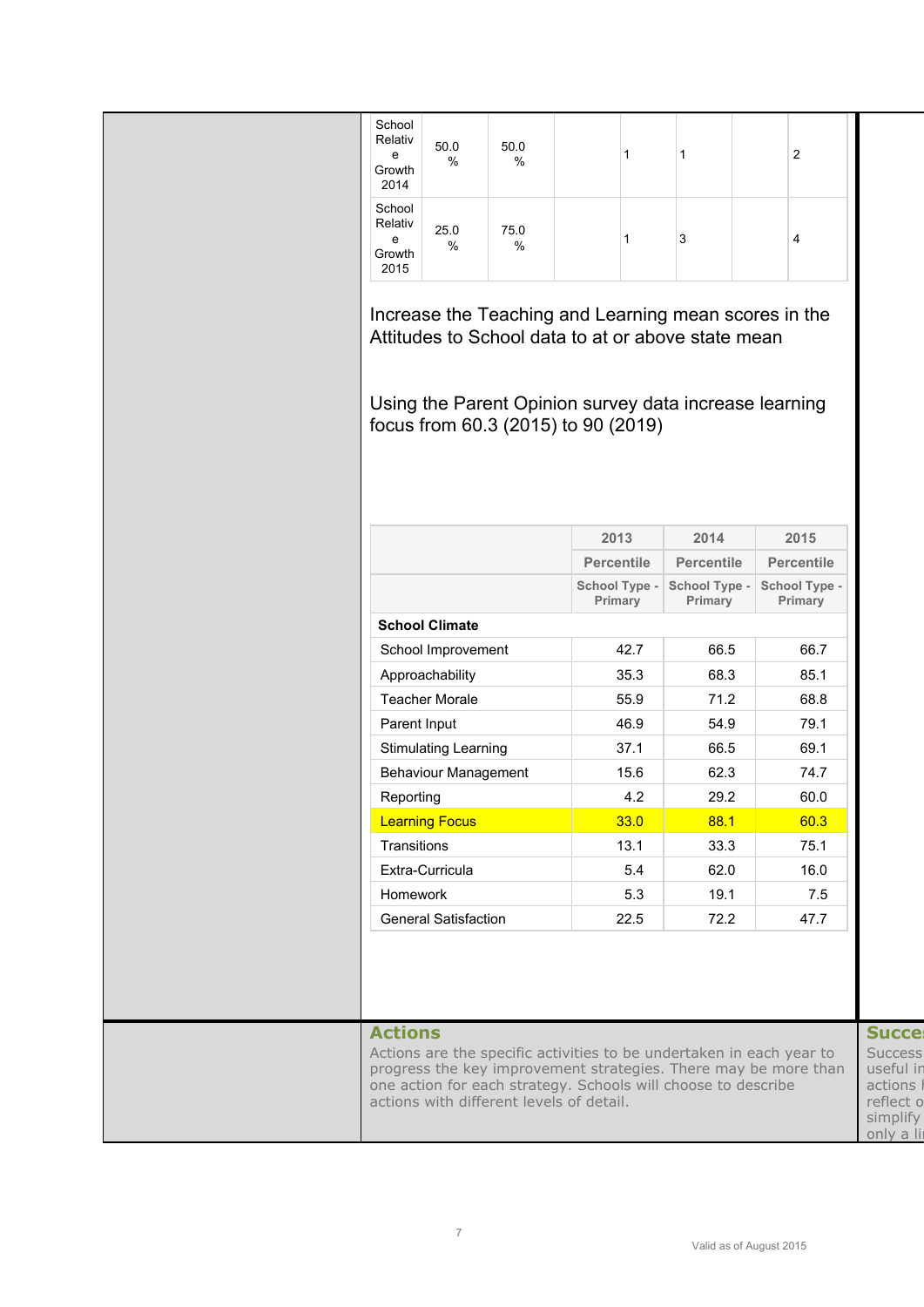| Year 1            | Use Learning Logs to ensure Learning Intentions                                                                    | <b>Establi</b> |
|-------------------|--------------------------------------------------------------------------------------------------------------------|----------------|
|                   | and Success Criteria are used by teachers and                                                                      | assess         |
|                   | students and to plan for differentiation                                                                           | learnin        |
|                   | Develop bank of Common Formative Assessment                                                                        | Docum          |
|                   | Tasks.                                                                                                             | succes         |
|                   | Redevelop assessment schedule to compliment                                                                        |                |
|                   | newly structured WDPS curriculum and the                                                                           | Individe       |
|                   | <b>Victorian Curriculum</b>                                                                                        | (collab        |
|                   | Create Individual Learning Goals for all students.                                                                 |                |
|                   | Create a shared drive (google drive) to store and                                                                  | <b>Redeve</b>  |
|                   | access student goals and planning documents                                                                        | Creatid        |
|                   | Introduction and implementation of Compass                                                                         |                |
|                   | Ensure structures in place to support shared<br>$\bullet$<br>planning, curriculum development and assessment       | Compa          |
|                   | development                                                                                                        | and us         |
|                   | Undertake the High Reliability Schools guaranteed                                                                  | progres        |
|                   | and viable curriculum survey, findings to contribute                                                               |                |
|                   | to AIP                                                                                                             |                |
| Year <sub>2</sub> | Refinement and continuation of the use of learning<br>$\bullet$                                                    | Online         |
|                   | logs                                                                                                               |                |
|                   | Online learning portfolios of achievement for every<br>$\bullet$                                                   | Curricu        |
|                   | student                                                                                                            |                |
|                   | Begin to identify and document Guaranteed and                                                                      | Learnin        |
|                   | Viable Curriculum in all Literacy areas (including                                                                 |                |
|                   | assessment)                                                                                                        | Staff pr       |
|                   | Individual learning goals continue to be updated and<br>$\bullet$                                                  | identific      |
|                   | refined                                                                                                            |                |
|                   | Use of Compass as a feedback and reporting tool to<br>$\bullet$                                                    | Compa          |
|                   | parents and students                                                                                               |                |
|                   | Identified areas of need in terms of professional                                                                  |                |
|                   | development                                                                                                        |                |
|                   | Review planning needs of staff                                                                                     |                |
|                   | Undertake the High Reliability Schools guaranteed                                                                  |                |
|                   | and viable curriculum survey                                                                                       |                |
| <b>Year 3</b>     | Professional Learning team (PLT) structure<br>$\bullet$                                                            | PLT cr         |
|                   | established for both Numeracy and Literacy                                                                         |                |
|                   | Refine and extend online learning portfolios<br>$\bullet$                                                          | Continu        |
|                   | Continue the use of learning logs, rubrics and thinking<br>$\bullet$                                               | learnin        |
|                   | tools                                                                                                              |                |
|                   | Whole school Literacy and Numeracy tracking<br>$\bullet$                                                           | Learnin        |
|                   | Undertake the High Reliability Schools guaranteed<br>$\bullet$                                                     | Literac        |
| Year <sub>4</sub> | and viable curriculum survey                                                                                       |                |
|                   | Begin to document Guaranteed and Viable Curriculum<br>$\bullet$<br>for Numeracy                                    | Docum          |
|                   |                                                                                                                    |                |
|                   | Evaluation of Literacy inquiry based learning program<br>$\bullet$<br>Whole school assessments/assessment schedule | <b>Assess</b>  |
|                   | reviewed and refined                                                                                               |                |
|                   | Review the use of the shared drive                                                                                 |                |
|                   |                                                                                                                    |                |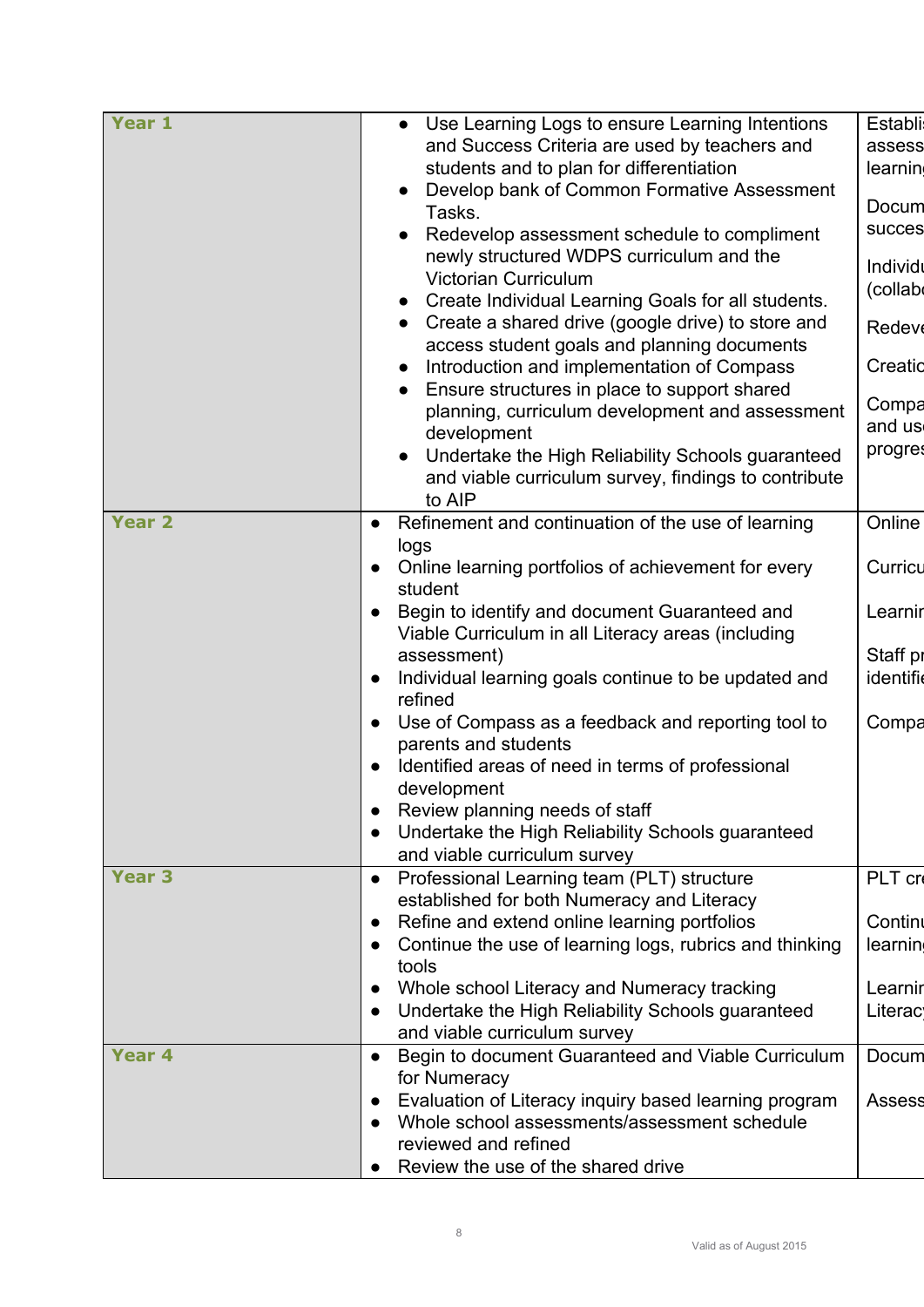| <b>Engagement</b><br>Engagement refers to the extent to which students feel connected to and engaged in their learning<br>and with the broader school community.<br>Engagement spans students' motivation to learn, as well as their active involvement in learning.<br>Engagement also refers to students engagement as they make critical transitions through school<br>and beyond into further education and work. |                                                                                                                           |                                                  |                               |                       |                       |          | <b>Key impro</b><br>Key improve<br>the school wi<br>They represe<br>need to occu<br>Key improve<br>take several<br>sustainably. |                                                                                                                              |
|-----------------------------------------------------------------------------------------------------------------------------------------------------------------------------------------------------------------------------------------------------------------------------------------------------------------------------------------------------------------------------------------------------------------------|---------------------------------------------------------------------------------------------------------------------------|--------------------------------------------------|-------------------------------|-----------------------|-----------------------|----------|---------------------------------------------------------------------------------------------------------------------------------|------------------------------------------------------------------------------------------------------------------------------|
| <b>Goals</b><br>Goals are aspirational statements.<br>They define what outcomes the<br>school is striving to achieve. Goals<br>evolve from the school's purpose,<br>values and context and build on the<br>analysis of student outcomes<br>undertaken through the<br>self-evaluation and review processes.                                                                                                            | Create opportunities through inquiry learning for<br>students to develop their critical thinking and<br>independence      |                                                  |                               |                       |                       |          |                                                                                                                                 | strategies wi<br>Annual Imple<br><b>Document</b><br>continuum<br>will enable<br>learners<br>Develop ar<br>model whid<br>Impi |
| <b>Targets</b><br>Targets are defined measures of the<br>successful achievement of the<br>school's goals. Targets can take a<br>number of forms and may focus on<br>the outcomes achieved by all<br>students, such as the learning                                                                                                                                                                                    | By 2019, increase Stimulating Learning in the<br>Student Attitudes to School Data from 3.31 to<br>above state mean (4.14) |                                                  |                               |                       |                       |          | $\bullet$                                                                                                                       | <b>PLT</b><br>stud<br>Indiv<br>Stud<br>Gua                                                                                   |
| growth all students will be expected<br>to achieve, or on the outcomes of a<br>smaller group of students.                                                                                                                                                                                                                                                                                                             |                                                                                                                           | <b>Factor Mean Score</b><br>2013<br>2014<br>2015 |                               |                       |                       |          |                                                                                                                                 | Critil<br>stud<br>Opp<br>expl                                                                                                |
|                                                                                                                                                                                                                                                                                                                                                                                                                       |                                                                                                                           | Secondary<br><b>Order Factor</b>                 | <b>Factor Name</b>            |                       |                       |          |                                                                                                                                 | won                                                                                                                          |
|                                                                                                                                                                                                                                                                                                                                                                                                                       |                                                                                                                           | Student                                          | Classroom<br><b>Behaviour</b> | 3.6<br>$\overline{7}$ | 4.2<br>2              | 3.3<br>3 |                                                                                                                                 |                                                                                                                              |
|                                                                                                                                                                                                                                                                                                                                                                                                                       | Schoo                                                                                                                     | Relationships                                    | Connectedness<br>to Peers     | 4.7<br>$\mathbf{1}$   | 4.6<br>$\overline{7}$ | 3.5<br>6 |                                                                                                                                 |                                                                                                                              |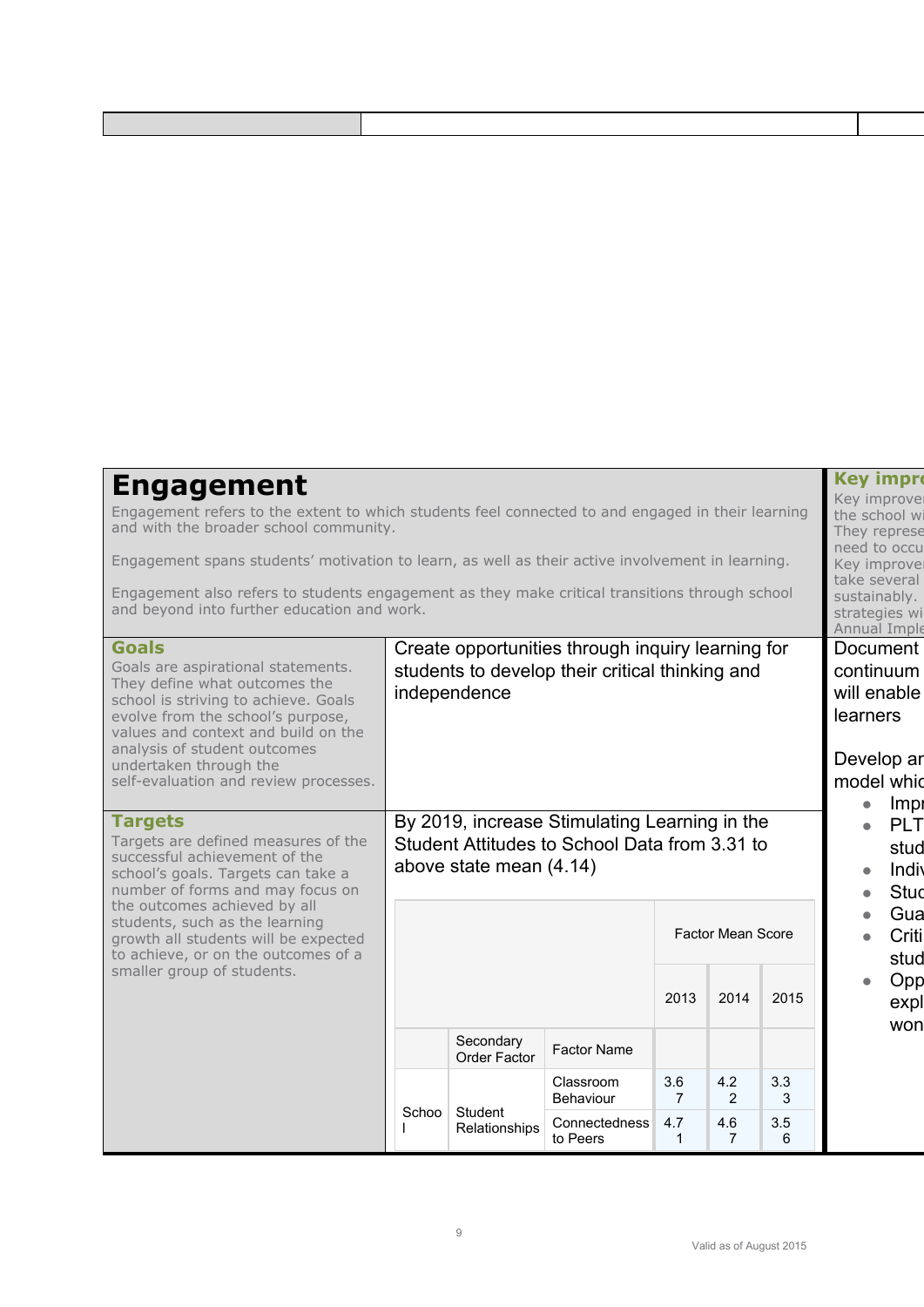|                   |                      |                                                                                                                                                                                                                                                                | <b>Student Safety</b>                              | 4.5<br>1            | 5.0<br>0               | 4.4<br>$\Omega$     |                  |  |  |
|-------------------|----------------------|----------------------------------------------------------------------------------------------------------------------------------------------------------------------------------------------------------------------------------------------------------------|----------------------------------------------------|---------------------|------------------------|---------------------|------------------|--|--|
|                   |                      | Wellbeing                                                                                                                                                                                                                                                      | Student<br><b>Distress</b>                         | 6.1<br>0            | 6.0<br>0               | 6.1<br>7            |                  |  |  |
|                   |                      |                                                                                                                                                                                                                                                                | <b>Student Morale</b>                              | 6.1<br>$\mathbf{1}$ | 5.6<br>6               | 5.5<br>5            |                  |  |  |
|                   |                      |                                                                                                                                                                                                                                                                | Learning<br>Confidence                             | 4.3<br>2            | 4.4<br>6               | 4.2<br>5            |                  |  |  |
|                   |                      |                                                                                                                                                                                                                                                                | School<br>Connectedness                            | 4.7<br>$\mathbf{1}$ | 4.5<br>$\overline{7}$  | 4.4<br>5            |                  |  |  |
|                   |                      | Teaching and                                                                                                                                                                                                                                                   | <b>Stimulating</b><br>Learning                     | 4.2<br>9            | 4.4<br>$6\phantom{1}6$ | 3.3<br>$\mathbf{1}$ |                  |  |  |
|                   |                      | Learning                                                                                                                                                                                                                                                       | Student<br>Motivation                              | 4.7<br>9            | 4.8<br>3               | 4.3<br>1            |                  |  |  |
|                   |                      |                                                                                                                                                                                                                                                                | Teacher<br><b>Effectiveness</b>                    | 4.4<br>6            | 4.8<br>3               | 4.2<br>$\Omega$     |                  |  |  |
|                   |                      |                                                                                                                                                                                                                                                                | Teacher<br>Empathy                                 | 4.5<br>9            | 4.8<br>6               | 4.0<br>7            |                  |  |  |
|                   | 90.0                 |                                                                                                                                                                                                                                                                | 90.5 and School Connectedness from 37.8 to<br>2013 | 2014                |                        | 2015                |                  |  |  |
|                   |                      |                                                                                                                                                                                                                                                                | <b>Percentile</b>                                  | <b>Percentile</b>   |                        | <b>Percentile</b>   |                  |  |  |
|                   |                      |                                                                                                                                                                                                                                                                | School Type - School Type - School Type<br>Primary | Primary             |                        | Primary             |                  |  |  |
|                   |                      | <b>Student Engagement</b>                                                                                                                                                                                                                                      |                                                    |                     |                        |                     |                  |  |  |
|                   |                      | <b>Connectedness to Peers</b>                                                                                                                                                                                                                                  | 37.7                                               | 22.3                |                        | 46.6                |                  |  |  |
|                   |                      | <b>Student Motivation</b>                                                                                                                                                                                                                                      | 76.8                                               | 90.5                |                        | 56.8                |                  |  |  |
|                   | <b>Social Skills</b> |                                                                                                                                                                                                                                                                | 15.9                                               | 29.5                |                        | 74.0                |                  |  |  |
|                   |                      | <b>School Connectedness</b>                                                                                                                                                                                                                                    | 56.3                                               | 87.9                |                        | 37.8                |                  |  |  |
|                   |                      |                                                                                                                                                                                                                                                                |                                                    |                     |                        |                     | <b>Success d</b> |  |  |
|                   | detail.              | <b>Actions</b><br>Actions are the specific activities to be undertaken in each<br>year to progress the key improvement strategies. There<br>may be more than one action for each strategy. Schools<br>will choose to describe actions with different levels of |                                                    |                     |                        |                     |                  |  |  |
| Year <sub>1</sub> | $\bullet$            | <b>Profession</b><br>documente                                                                                                                                                                                                                                 |                                                    |                     |                        |                     |                  |  |  |
|                   |                      | that provides a continuum of knowledge,<br>skills and attitudes that will enable students<br>to be creative and critical learners.<br>Development of student goal setting and<br>rubrics to support self-assessment.                                           |                                                    |                     |                        |                     |                  |  |  |
|                   |                      | Students w<br>goals                                                                                                                                                                                                                                            |                                                    |                     |                        |                     |                  |  |  |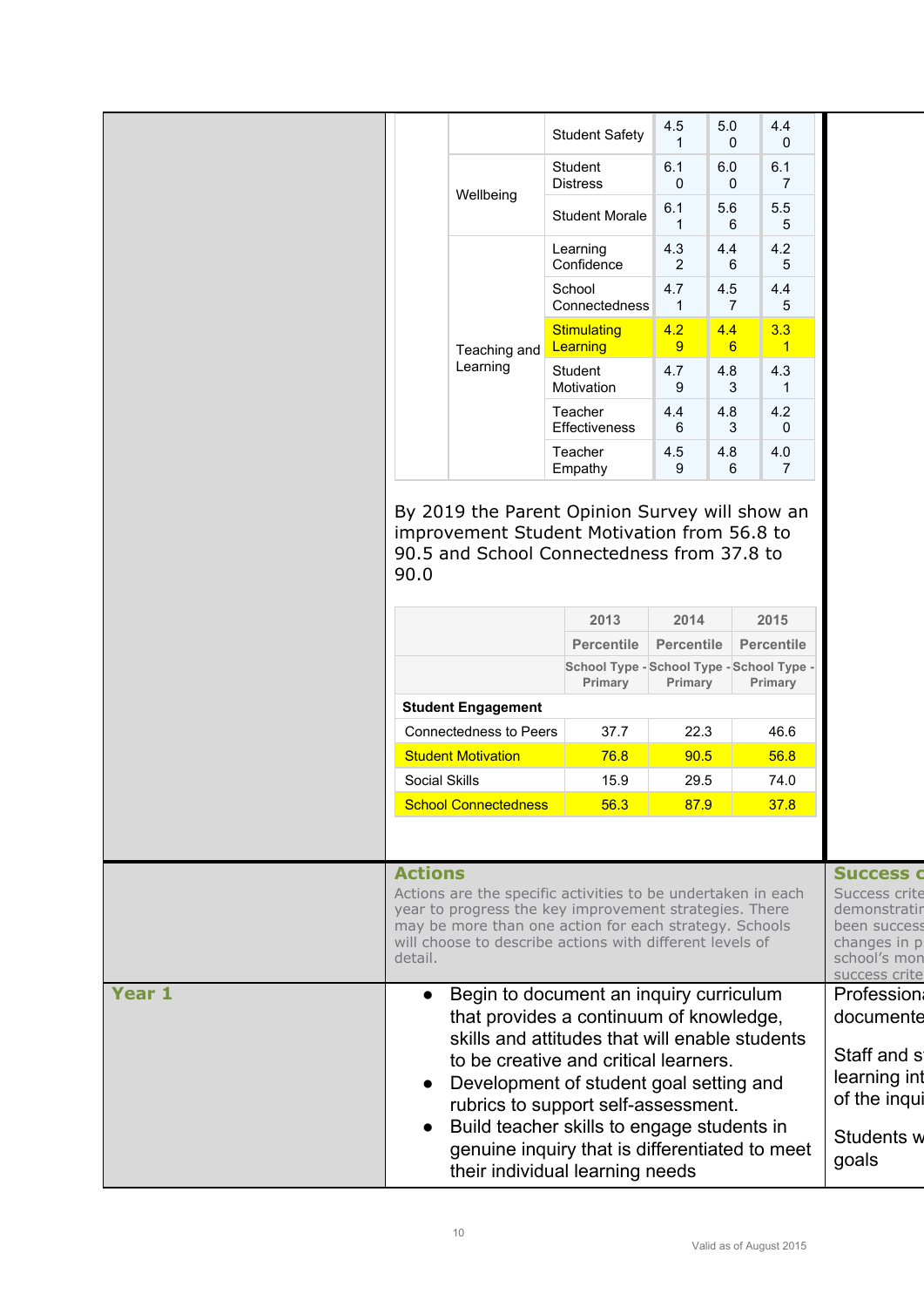|                   | Use of compass to create online learning<br>portfolios of achievement<br>Investigate the viability of an inquiry<br>$\bullet$<br>curriculum | Student cre                     |
|-------------------|---------------------------------------------------------------------------------------------------------------------------------------------|---------------------------------|
| <b>Year 2</b>     | Continue the use of Compass to track and<br>report student learning growth                                                                  | Compass u                       |
|                   | Continue to develop, build and refine the PLT<br>process<br>Review and continue to develop teacher skills                                   | <b>PLT</b> structu<br>documente |
|                   | to provide genuine inquiry that is differentiated<br>to meet all learning needs<br>Documentation and refinement of the PLT<br>schedule      | Teacher sk                      |
| <b>Year 3</b>     | Review the use of CILA as a means of building<br>staff capacity<br>Investigate professional links with South                                | Meaningful<br>and SGSC          |
|                   | <b>Gippsland Secondary College</b>                                                                                                          | Researche<br>curriculum         |
| Year <sub>4</sub> | Review inquiry approach, differentiation, online<br>portfolios, student goal setting                                                        | Inquiry app                     |
|                   |                                                                                                                                             | Students so<br>goals            |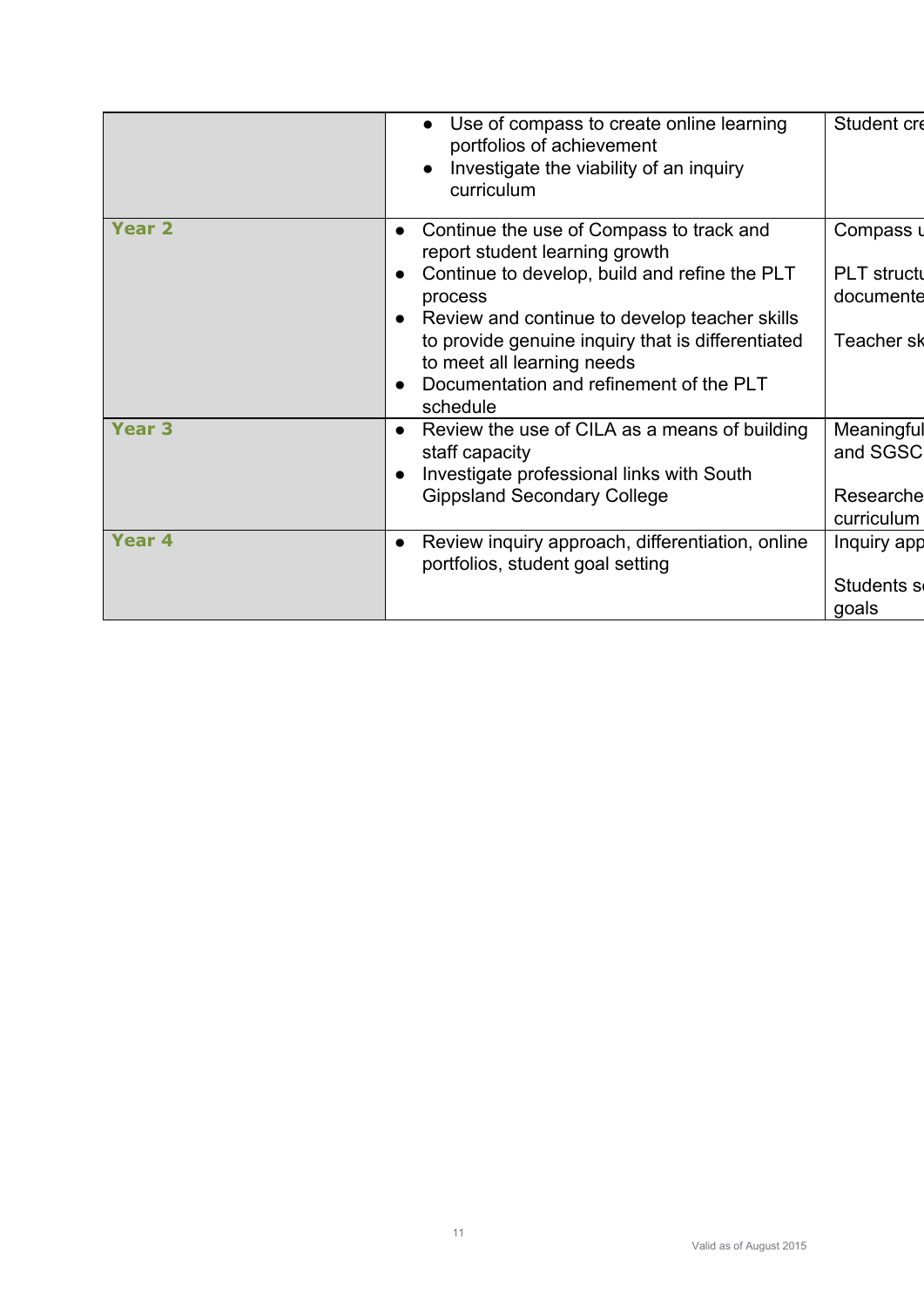| Wellbeing<br>Students' health, safety and wellbeing are essential to learning and development. An inclusive,<br>safe, orderly and stimulating environment for learning is critical to achieving and sustaining<br>students' positive learning experiences.                                                                                      |                                                            |                          |                                                                                                                                                                                                                                                                                                                                                                                                                                         |              |              |              | take several<br>sustainably. | <b>Key impro</b><br>Key improve<br>the school wi<br>They represe<br>need to occu<br>Key improve<br>strategies wi<br><b>Annual Imple</b> |  |  |  |  |  |  |                                                                                             |
|-------------------------------------------------------------------------------------------------------------------------------------------------------------------------------------------------------------------------------------------------------------------------------------------------------------------------------------------------|------------------------------------------------------------|--------------------------|-----------------------------------------------------------------------------------------------------------------------------------------------------------------------------------------------------------------------------------------------------------------------------------------------------------------------------------------------------------------------------------------------------------------------------------------|--------------|--------------|--------------|------------------------------|-----------------------------------------------------------------------------------------------------------------------------------------|--|--|--|--|--|--|---------------------------------------------------------------------------------------------|
| <b>Goals</b><br>Goals are aspirational statements.<br>They define what outcomes the<br>school is striving to achieve. Goals<br>evolve from the school's purpose,<br>values and context and build on the<br>analysis of student outcomes<br>undertaken through the<br>self-evaluation and review processes.                                      | Improving the resiliency and confidence of all<br>students |                          |                                                                                                                                                                                                                                                                                                                                                                                                                                         |              |              |              |                              |                                                                                                                                         |  |  |  |  |  |  | Using the F<br>and Rock a<br>resiliency p<br>confidence<br>Develop ar<br>model whic<br>Impl |
| <b>Targets</b><br>Targets are defined measures of the<br>successful achievement of the<br>school's goals. Targets can take a<br>number of forms and may focus on<br>the outcomes achieved by all<br>students, such as the learning<br>growth all students will be expected<br>to achieve, or on the outcomes of a<br>smaller group of students. | (2019)                                                     |                          | Over the next four year period:<br>100% of students achieve at the expected level<br>(AusVELS equivalent) for Personal Learning<br>Reduce Student Distress in the Attitudes to School<br>data from 6.17 (2015) to 5.5 (2019)<br>Increase student Learning Confidence in the<br>Attitudes to School survey from 4.25 (2015) to 5.25<br>Increase School Connectedness in the Attitudes<br>to School survey from 4.45 (2015) to 5.5 (2019) |              |              |              | $\bullet$                    | <b>PLT</b><br>stud<br>Indi<br>Stud<br>Gua<br>Criti<br>stud<br>Opp<br>expl<br>won                                                        |  |  |  |  |  |  |                                                                                             |
|                                                                                                                                                                                                                                                                                                                                                 | Factor Mean Score                                          |                          |                                                                                                                                                                                                                                                                                                                                                                                                                                         |              |              |              |                              |                                                                                                                                         |  |  |  |  |  |  |                                                                                             |
|                                                                                                                                                                                                                                                                                                                                                 |                                                            | Secondary                |                                                                                                                                                                                                                                                                                                                                                                                                                                         | 2013         | 2014         | 2015         |                              |                                                                                                                                         |  |  |  |  |  |  |                                                                                             |
|                                                                                                                                                                                                                                                                                                                                                 |                                                            | Order Factor             | Factor Name<br>Classroom<br>Behaviour                                                                                                                                                                                                                                                                                                                                                                                                   | 3.67         | 4.22         | 3.33         |                              |                                                                                                                                         |  |  |  |  |  |  |                                                                                             |
|                                                                                                                                                                                                                                                                                                                                                 |                                                            | Student<br>Relationships | Connectedness<br>to Peers                                                                                                                                                                                                                                                                                                                                                                                                               | 4.71         | 4.67         | 3.56         |                              |                                                                                                                                         |  |  |  |  |  |  |                                                                                             |
|                                                                                                                                                                                                                                                                                                                                                 |                                                            |                          | <b>Student Safety</b><br><b>Student Distress</b>                                                                                                                                                                                                                                                                                                                                                                                        | 4.51<br>6.10 | 5.00<br>6.00 | 4.40<br>6.17 |                              |                                                                                                                                         |  |  |  |  |  |  |                                                                                             |
|                                                                                                                                                                                                                                                                                                                                                 | School                                                     | Wellbeing                | <b>Student Morale</b>                                                                                                                                                                                                                                                                                                                                                                                                                   | 6.11         | 5.66         | 5.55         |                              |                                                                                                                                         |  |  |  |  |  |  |                                                                                             |
|                                                                                                                                                                                                                                                                                                                                                 |                                                            |                          | Learning<br>Confidence                                                                                                                                                                                                                                                                                                                                                                                                                  | 4.32         | 4.46         | 4.25         |                              |                                                                                                                                         |  |  |  |  |  |  |                                                                                             |
|                                                                                                                                                                                                                                                                                                                                                 |                                                            | Teaching and<br>Learning | <b>School</b><br><b>Connectedness</b>                                                                                                                                                                                                                                                                                                                                                                                                   | 4.71         | 4.57         | 4.45         |                              |                                                                                                                                         |  |  |  |  |  |  |                                                                                             |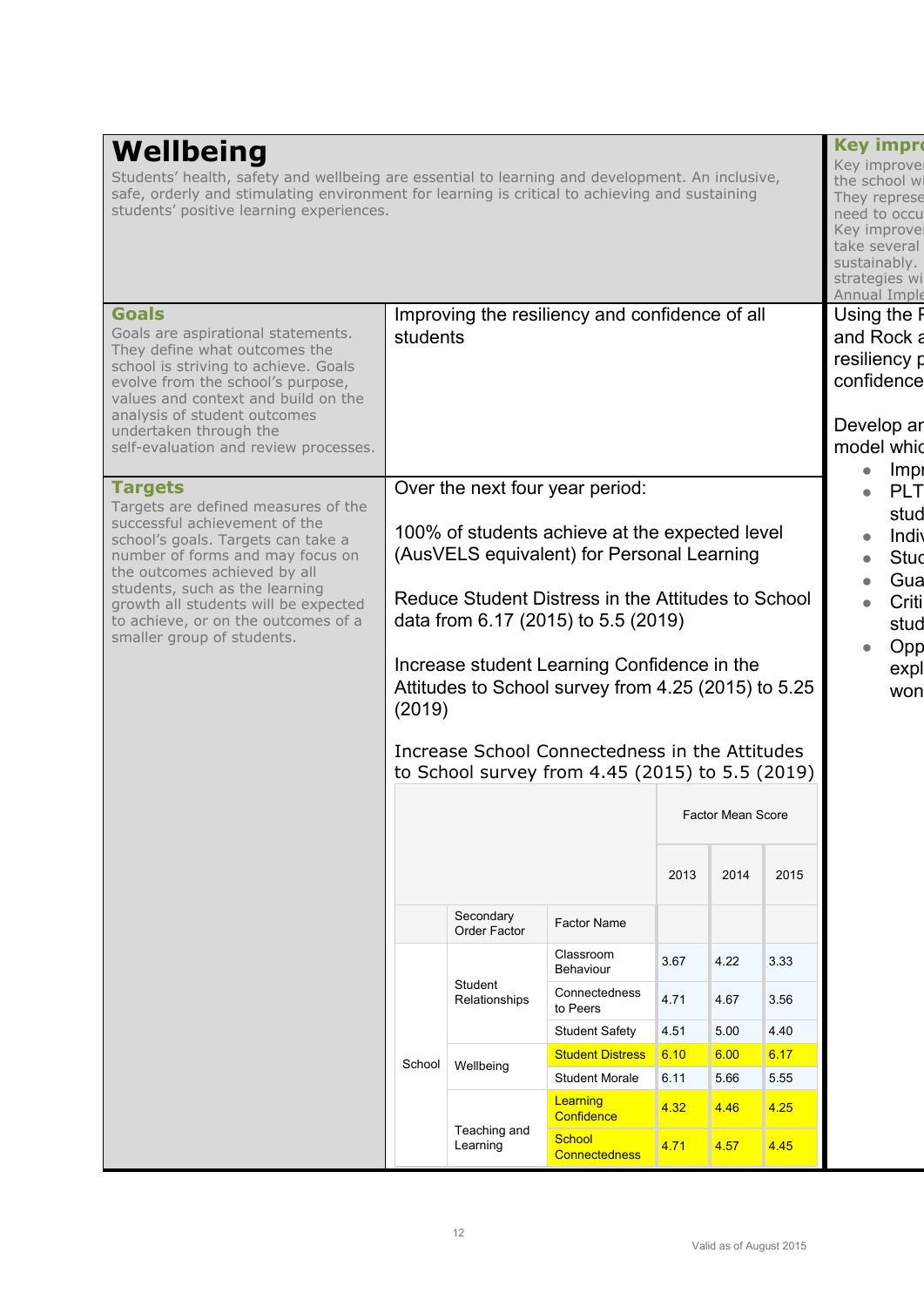|               |                                                                                                                  | Stimulating<br>Learning                                                                                                                                                                                                                                                                                                                                            | 4.29 | 4.46 | 3.31 |                             |  |  |  |
|---------------|------------------------------------------------------------------------------------------------------------------|--------------------------------------------------------------------------------------------------------------------------------------------------------------------------------------------------------------------------------------------------------------------------------------------------------------------------------------------------------------------|------|------|------|-----------------------------|--|--|--|
|               |                                                                                                                  | Student<br>Motivation                                                                                                                                                                                                                                                                                                                                              | 4.79 | 4.83 | 4.31 |                             |  |  |  |
|               |                                                                                                                  | Teacher<br>Effectiveness                                                                                                                                                                                                                                                                                                                                           | 4.46 | 4.83 | 4.20 |                             |  |  |  |
|               |                                                                                                                  | Teacher<br>Empathy                                                                                                                                                                                                                                                                                                                                                 | 4.59 | 4.86 | 4.07 |                             |  |  |  |
|               | Attendance to improve from 12.5 (2015) average<br>days absence to 11 (2019)                                      |                                                                                                                                                                                                                                                                                                                                                                    |      |      |      |                             |  |  |  |
|               | <b>Actions</b><br>detail.                                                                                        | <b>Success d</b><br>Actions are the specific activities to be undertaken in each<br>Success crite<br>year to progress the key improvement strategies. There<br>demonstratir<br>may be more than one action for each strategy. Schools<br>been success<br>will choose to describe actions with different levels of<br>changes in p<br>school's mon<br>success crite |      |      |      |                             |  |  |  |
| Year 1        | <b>Maintain Primary Welfare Officer</b>                                                                          |                                                                                                                                                                                                                                                                                                                                                                    |      |      |      | Primary We                  |  |  |  |
|               | Complete eSmart accreditation by end 2016                                                                        |                                                                                                                                                                                                                                                                                                                                                                    |      |      |      | <b>Potential st</b>         |  |  |  |
|               | Redevelop the Rock and Water Program whole                                                                       |                                                                                                                                                                                                                                                                                                                                                                    |      |      |      | Rock and \                  |  |  |  |
|               | school                                                                                                           |                                                                                                                                                                                                                                                                                                                                                                    |      |      |      | Successful                  |  |  |  |
|               | Investigate the viability of Kidsmatter for the<br>end 2016/2017                                                 | All students<br>Time at lea                                                                                                                                                                                                                                                                                                                                        |      |      |      |                             |  |  |  |
|               | Maintain consistency in staffing<br>$\bullet$                                                                    |                                                                                                                                                                                                                                                                                                                                                                    |      |      |      | Students p<br>from a docl   |  |  |  |
|               | Primary Welfare coordinator develop<br>survey/data to measure resiliency whole school                            |                                                                                                                                                                                                                                                                                                                                                                    |      |      |      |                             |  |  |  |
|               | Development and implementation of a social<br>and emotional curriculum                                           |                                                                                                                                                                                                                                                                                                                                                                    |      |      |      |                             |  |  |  |
| <b>Year 2</b> | Embed eSmart program throughout all<br>$\bullet$<br>curriculum areas<br><b>Maintain Primary Welfare position</b> |                                                                                                                                                                                                                                                                                                                                                                    |      |      |      | Staff using<br>areas        |  |  |  |
|               | Rock and Water program documented<br>Introduction of the Kidsmatter program and link                             |                                                                                                                                                                                                                                                                                                                                                                    |      |      |      | Primary We                  |  |  |  |
|               | to Social, Emotional Learning Program                                                                            |                                                                                                                                                                                                                                                                                                                                                                    |      |      |      | Rock and \<br>on staff driv |  |  |  |
|               |                                                                                                                  |                                                                                                                                                                                                                                                                                                                                                                    |      |      |      | Kidsmatter                  |  |  |  |
| <b>Year 3</b> | Revise the Bonus time program<br>$\bullet$                                                                       |                                                                                                                                                                                                                                                                                                                                                                    |      |      |      | Staff to do                 |  |  |  |
|               | Maintain the Primary Welfare position<br>Development and implementation of the<br>Kidsmatter program             |                                                                                                                                                                                                                                                                                                                                                                    |      |      |      | of resource<br>Kidsmatter   |  |  |  |
|               | Rock and Water program running                                                                                   |                                                                                                                                                                                                                                                                                                                                                                    |      |      |      |                             |  |  |  |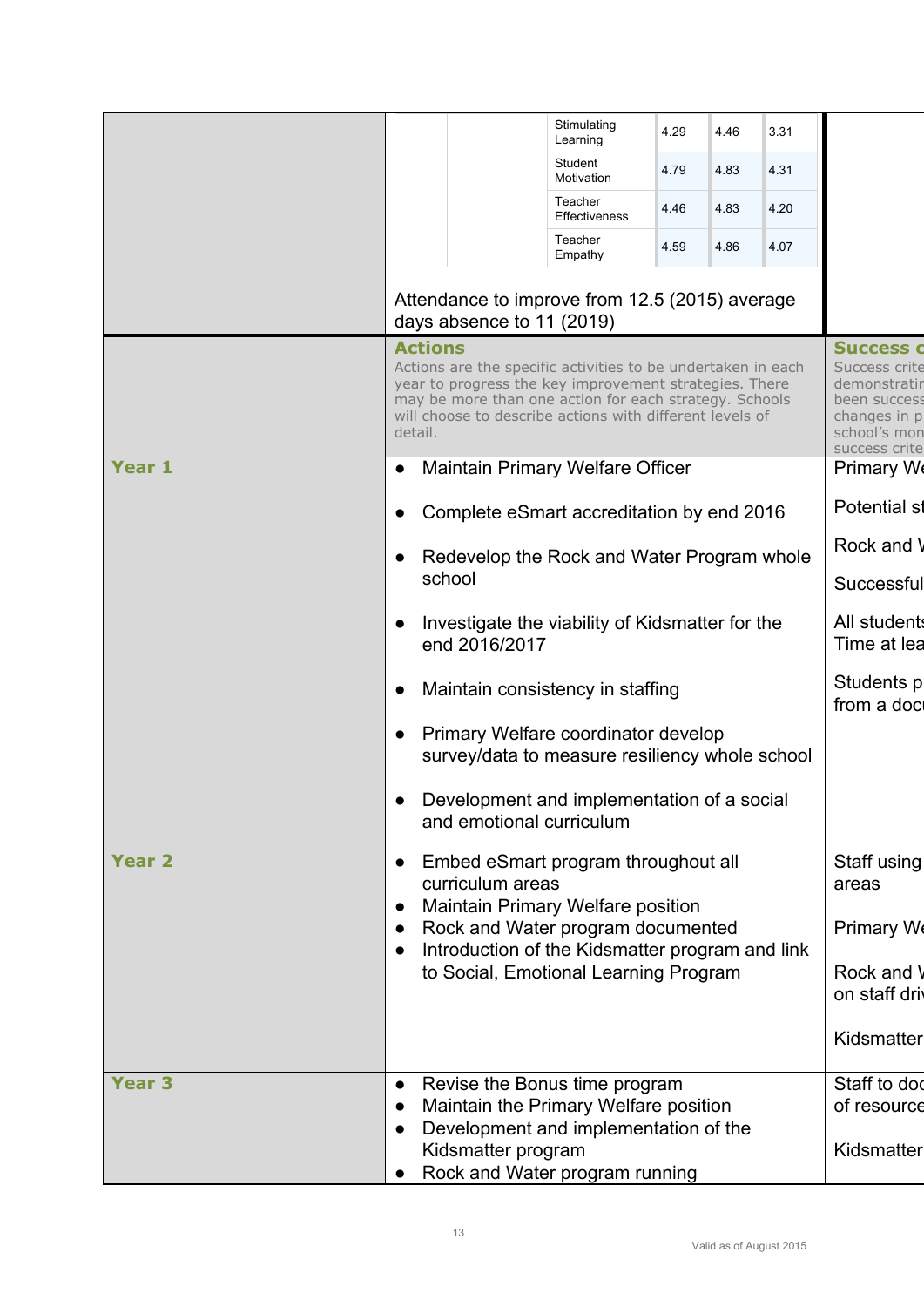|                   |                                                                           | Whole scho              |
|-------------------|---------------------------------------------------------------------------|-------------------------|
| Year <sub>4</sub> | <b>Maintain Primary Welfare position</b><br>Review Rock and Water program | Primary we              |
|                   | Continue with the implementation of Kidsmatter                            | Whole scho<br>implement |
|                   |                                                                           |                         |

# **Productivity**

Productivity refers to the effective allocation and use of resources, supported by evidence and adapted to the unique contexts of each school.

Successful productivity outcomes exist when a school uses its resources – people, time, space, funding, facilities, community expertise, professional learning, class structures, timetables, individual learning plans and facilities – to the best possible effect and in the best possible combination to support improved student outcomes and achieve its goals and targets.

### **Goals**

Goals are aspirational statements. They define what outcomes the school is striving to achieve. Goals evolve from the school's purpose, values and context and build on the analysis of student outcomes undertaken through the self-evaluation and review processes. Create, sustain and resource structures and processes to support high quality student learning outcomes.

#### the school w They represe need to occu Key improve take several sustainably.

strategies wi

**Key impro** Key improve

**Annual Imple** Develop ar within and Increase th growth thro collaborativ **Kindergarte** 

**Inlet Learn**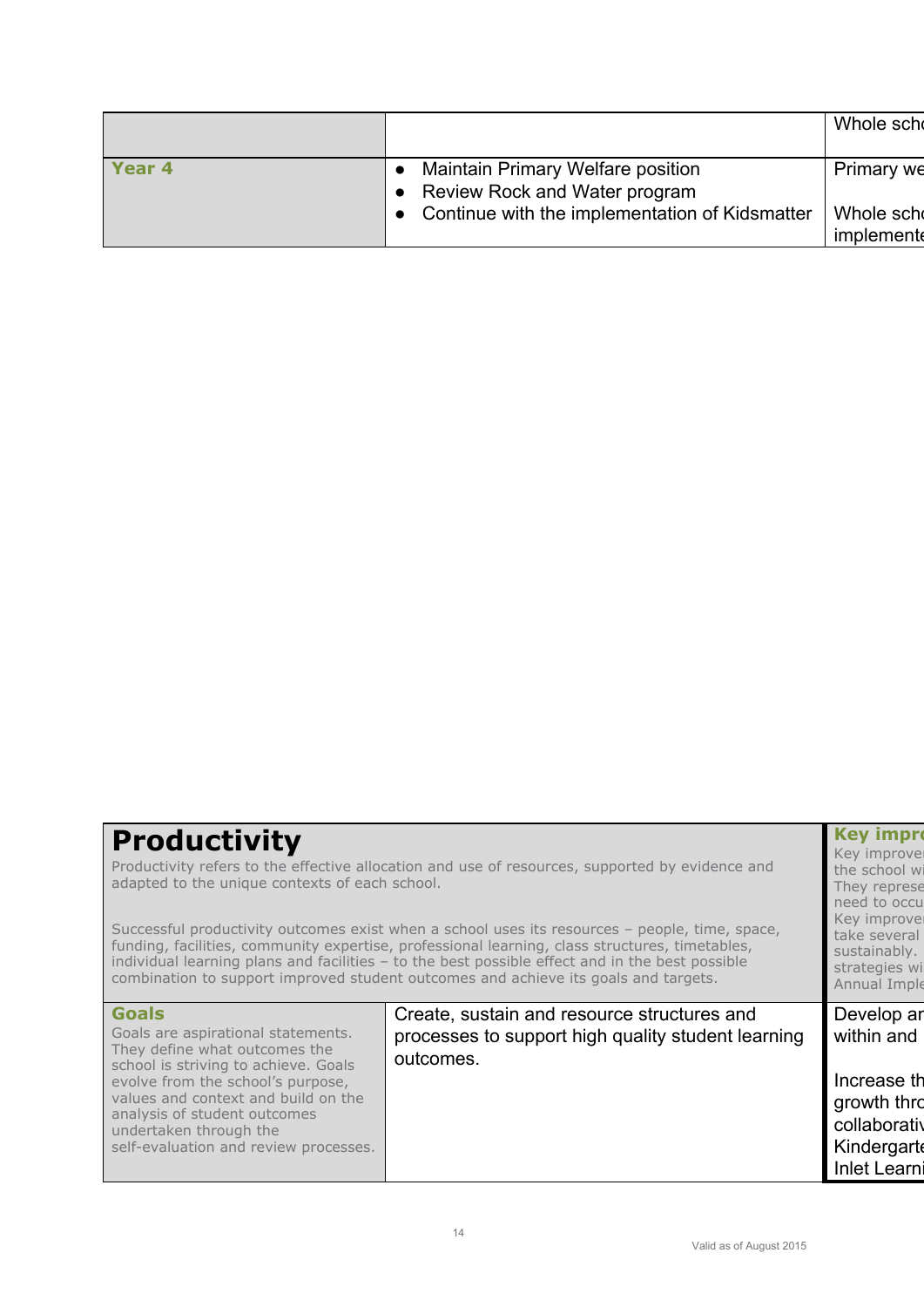| <b>Targets</b><br>Targets are defined measures of the<br>successful achievement of the<br>school's goals. Targets can take a<br>number of forms and may focus on<br>the outcomes achieved by all<br>students, such as the learning<br>growth all students will be expected<br>to achieve, or on the outcomes of a<br>smaller group of students. | Using the NAPLAN data and teacher judgements<br>90% of students make 1 years growth in the 2019<br>academic year in Reading, Writing and Numeracy.<br>Throughout the strategic plan time frame;<br>Ensure program budgets reflect current priorities<br>and future planning<br>Return SRP to surplus                                                                                                                                                                                                                       | Utilise netv<br>learning mo<br>curriculum<br>Introduction<br>assess, rep<br>students ar                                                 |
|-------------------------------------------------------------------------------------------------------------------------------------------------------------------------------------------------------------------------------------------------------------------------------------------------------------------------------------------------|----------------------------------------------------------------------------------------------------------------------------------------------------------------------------------------------------------------------------------------------------------------------------------------------------------------------------------------------------------------------------------------------------------------------------------------------------------------------------------------------------------------------------|-----------------------------------------------------------------------------------------------------------------------------------------|
|                                                                                                                                                                                                                                                                                                                                                 | <b>Actions</b><br>Actions are the specific activities to be undertaken in each<br>year to progress the key improvement strategies. There<br>may be more than one action for each strategy. Schools<br>will choose to describe actions with different levels of<br>detail.                                                                                                                                                                                                                                                  | <b>Success o</b><br>Success crite<br>demonstratir<br>been success<br>changes in p<br>school's mon                                       |
| Year 1                                                                                                                                                                                                                                                                                                                                          | Build community relationships particularly<br>$\bullet$<br>with the local playgroup and Kindergarten<br>Document transition program for incoming<br>Preps<br>Review workforce planning                                                                                                                                                                                                                                                                                                                                     | success crite<br>Calendar o<br>stakeholde<br>New Prep<br>Early/additi<br>documente                                                      |
| <b>Year 2</b><br><b>Year 3</b>                                                                                                                                                                                                                                                                                                                  | Ensure program budgets reflect school<br>priorities<br>Continue to develop community partnerships<br>Review workforce planning<br>Explore opportunities to build professional<br>capacity through collaborative work within<br>Corner Inlet Learning Alliance (CILA) and<br>South Gippsland Secondary College<br>Transition into school program reviewed and<br>$\bullet$<br>documented<br>Transition out of school program reviewed and<br>documented<br>Ensure program budgets reflect school<br>$\bullet$<br>priorities | Staff to refl<br>Strong part<br>the local co<br>Workforce<br>Use of CIL<br>professiona<br>Transition<br>and out of<br><b>Budgets re</b> |
| Year <sub>4</sub>                                                                                                                                                                                                                                                                                                                               | Review workforce planning<br>$\bullet$<br>Transition into school program reviewed and<br>$\bullet$<br>documented<br>Transition out of school program reviewed and<br>$\bullet$<br>documented<br>Review workforce planning<br>$\bullet$                                                                                                                                                                                                                                                                                     | Workforce<br>Transition<br>and out of<br><b>Budgets re</b>                                                                              |
|                                                                                                                                                                                                                                                                                                                                                 |                                                                                                                                                                                                                                                                                                                                                                                                                                                                                                                            |                                                                                                                                         |